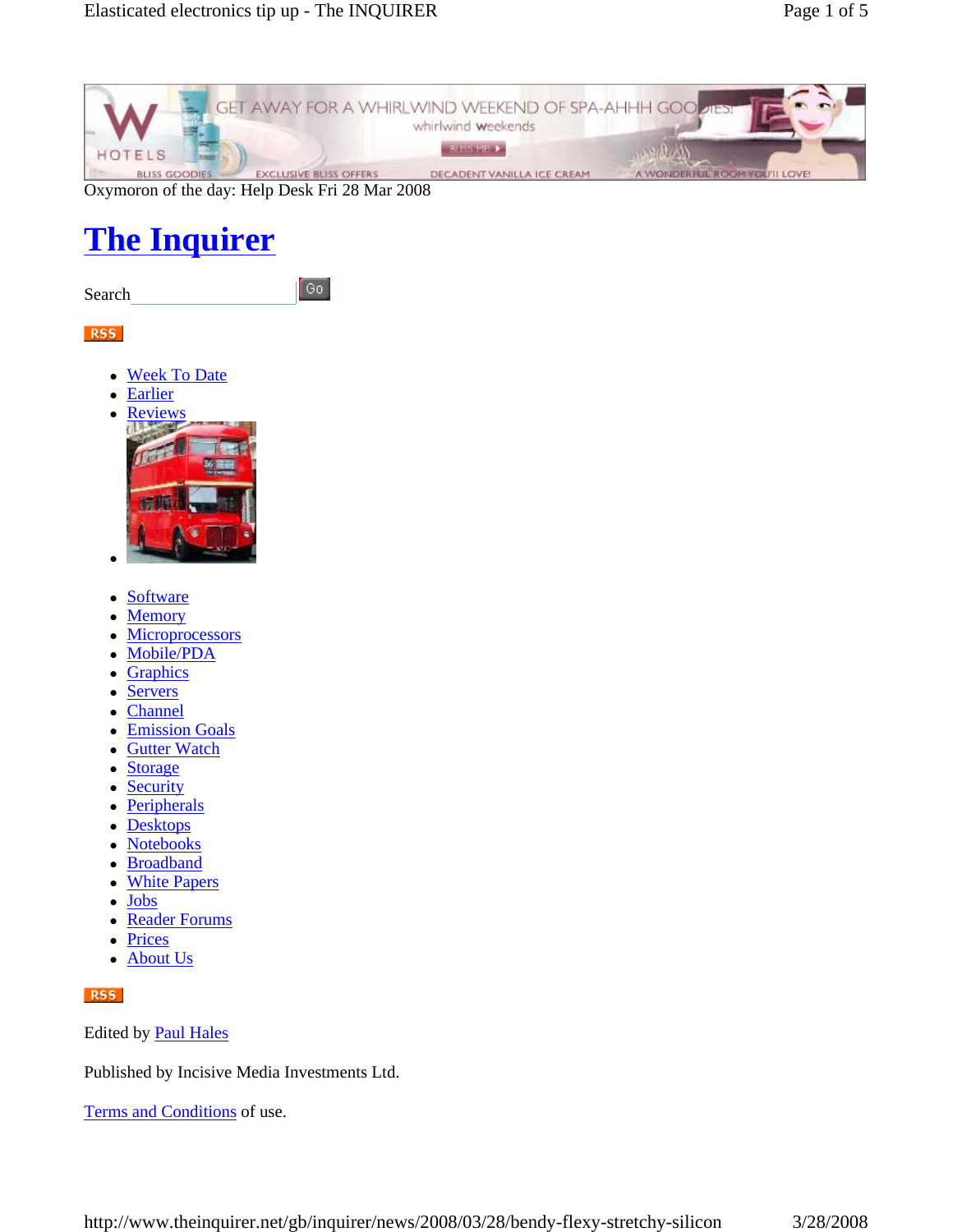To advertise in Europe e-mail here

To advertise in Asia email here.

To advertise in North America email here.

Join the INQbot Mail List for a weekly guide to our news stories:

Subscribe

# **Elasticated electronics tip up**

Bend me, shape me

 $\overline{\phantom{a}}$ 

By Sylvie Barak: Friday, 28 March 2008, 7:42 AM



**US BOFFINS HAVE** figured out a way to make silicon chips bendy and stretchy, which they reckon will be the stepping stone for flexi electronic devices such as wearable computers and implantable health monitoring systems in the future.

Professor of materials science at the University of Illinois, John Rogers, and his team have shown that it's possible to use ultrathin silicon to build whole sheets of bendy circuits made transistors, amplifiers, and logic gates. The research is to be published in this week's *Science Journal*.

The study was based on previous research undergone in Professor's Roger's lab in 2005, when a team managed to produce a stretchable form of single crystal silicon. That apparently involved bonding very thin narrow strips of silicon to rubber. The professor, in an interview with the BBC, said that at a microscopic level the strips had a sort of wavy structure that behaved like "accordion bellows" in that they allowed stretching in one direction.

This latest study is based on integrated circuits (complete silicon chips) which can be made to stretch in two directions. The entire circuit can be made just one and a half microns thick, which works out at hundreds of times thinner than the silicon circuits found in computers.

To make sure that the circuit works well in whatever direction it's twisted or bent, the boffins placed the silicon, the most fragile component, at a distance between the top and bottom of the circuit sheet where it will experience the least amount of strain. It also optimizes the electronics and allows them to work as well as those on a solid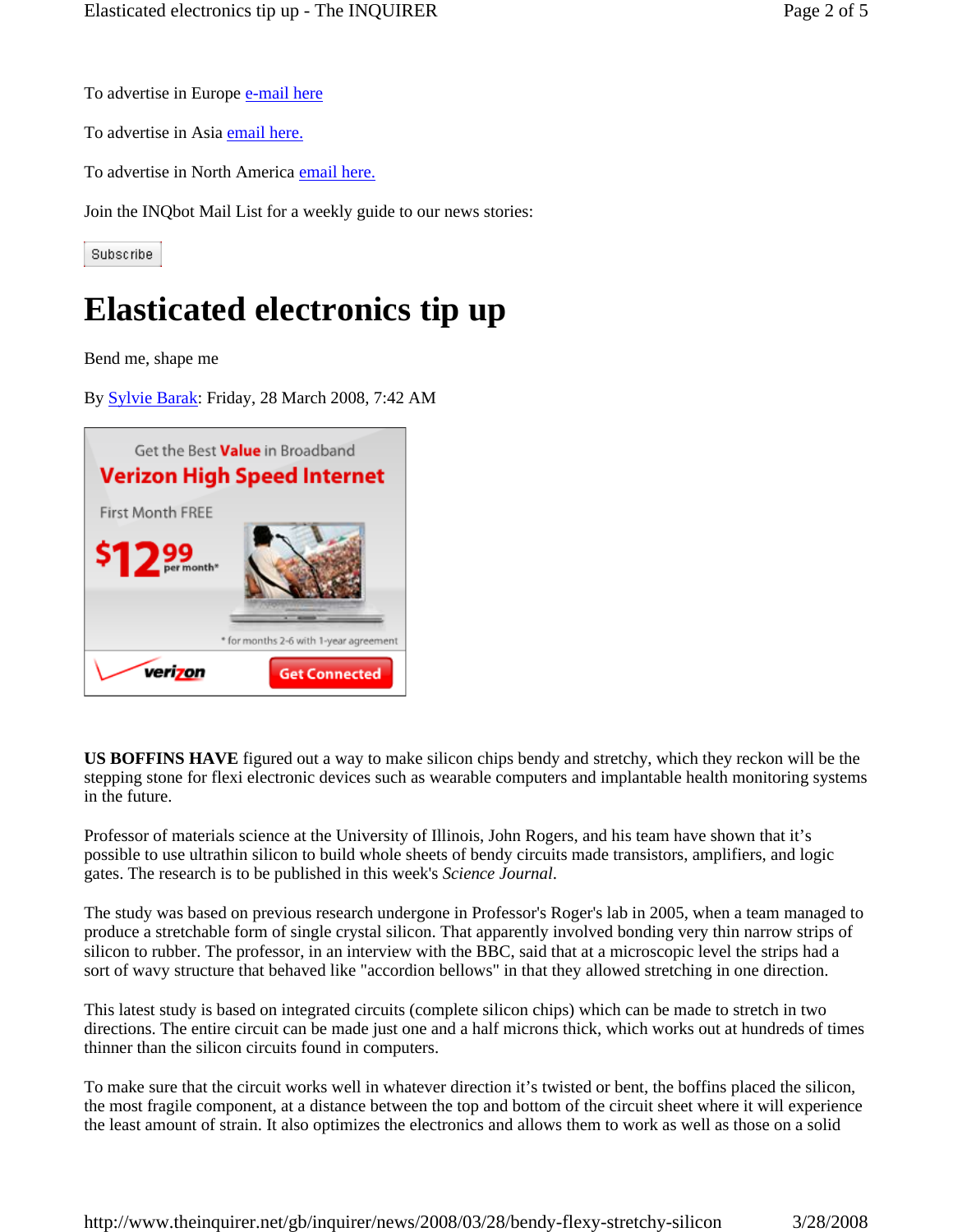wafer, according to Rogers.

After removing the circuits, the silicon base is discarded, leaving delicate shavings of circuitry held in plastic.

These slivers are then bonded to a piece of pre strained rubber. When the strain is removed, the rubber snaps back into shape, and the circuits on the surface fold up accordingly. Almost like crumpling a piece of paper.

Bendable electronics aren't a totally new concept. In the past, researchers have tried stamping, printing, and even spraying circuitry onto plastic sheets, but they were made from organic semiconductor materials, which although useful for transistors in roll-up displays, for example, are just too slow for more-complex computing applications.  $\mu$ 

#### **L'Inq** BBC

- Home
- Discuss on our Forum
- Flame Author
- Recommend this article
- Comment on this article
- Print

## **Comments**

### **Maybe in Most Limited of Useages**

This is more of Vibration Tolerant Technology than Stretch Armstrong.Its' Good idea. Take Graphene, another "new" promoted tech, it wouldn't even work due to infinite routing & heating within buckie balls, except that at 1 nanometer, carbon is too small to roll up.So Maybe?.

Rubber Tranistors too, are on small scale of things, NOT Trampoline for computing processor surface, they just cann't bend that much, also bigger is better if Elasticated?(solid turned semi-solid thru enzyeme/organic interaction) to work at all. "Use Elastic waist bands on your Undies, Not for your Ultie." Possible slogan? Thomas Drashek posted by : Rubber\_Joe\_on\_Rocky, 28 March 2008 **TechFinder** 

Search for Software, Hardware & Services



 $\overline{\phantom{a}}$ 

## **Newsletter signup**

 $\bullet$   $\blacksquare$  InqBOT Weekly Newsletter

Submit

Existing user

 $\overline{\phantom{a}}$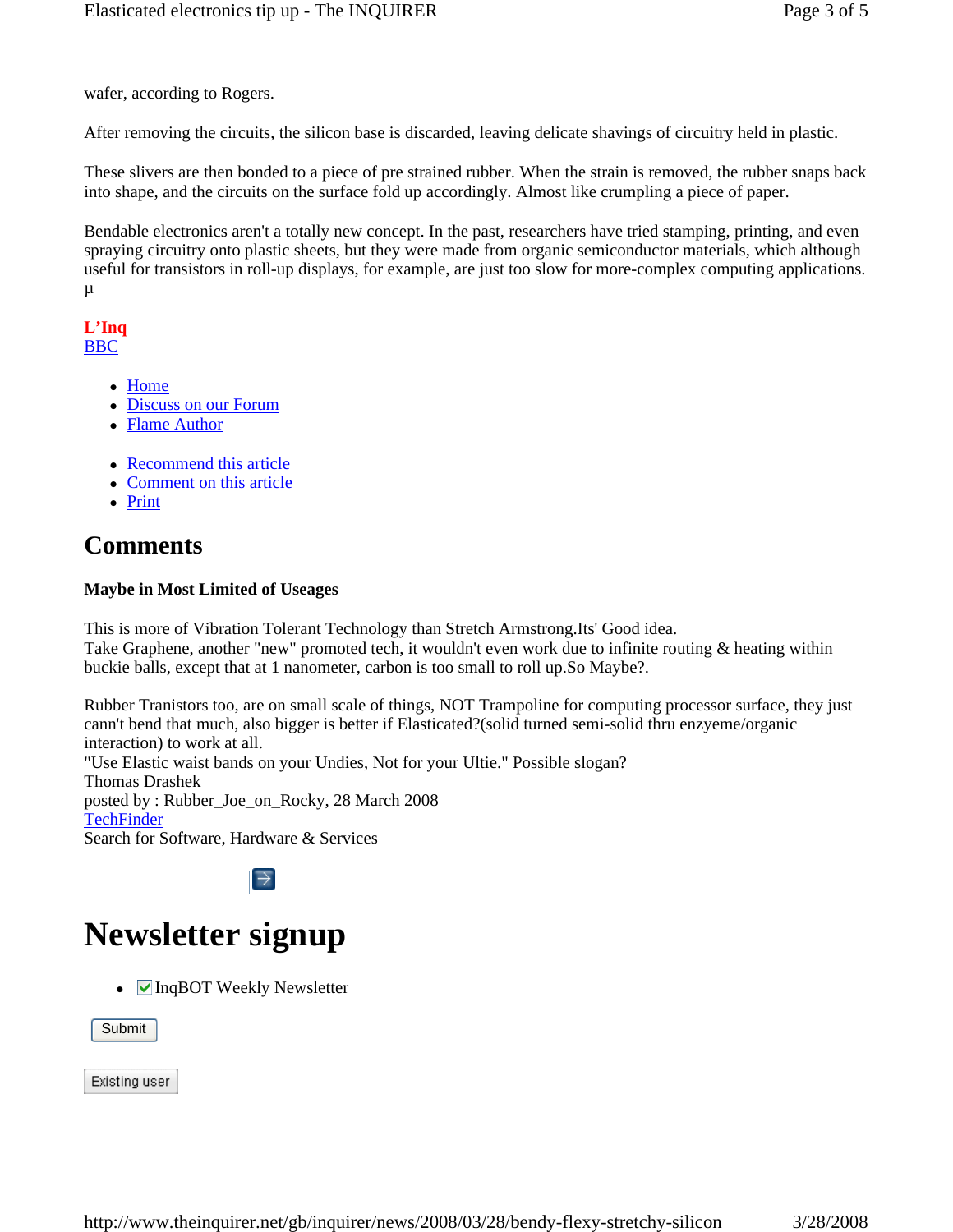

## **Top INQ Stories**

- 1. Another senior AMD geezer legs it
- 2. Dual Asus GeForce 9800GX2 on Intel Skulltrail
- 3. Best Buy forced Vole into Vista capable fiasco
- 4. Mac hacked in two minutes flat
- 5. Porn block gov site penetrated

Managing risk: The challenges for the public sector

## **Sponsored Links**